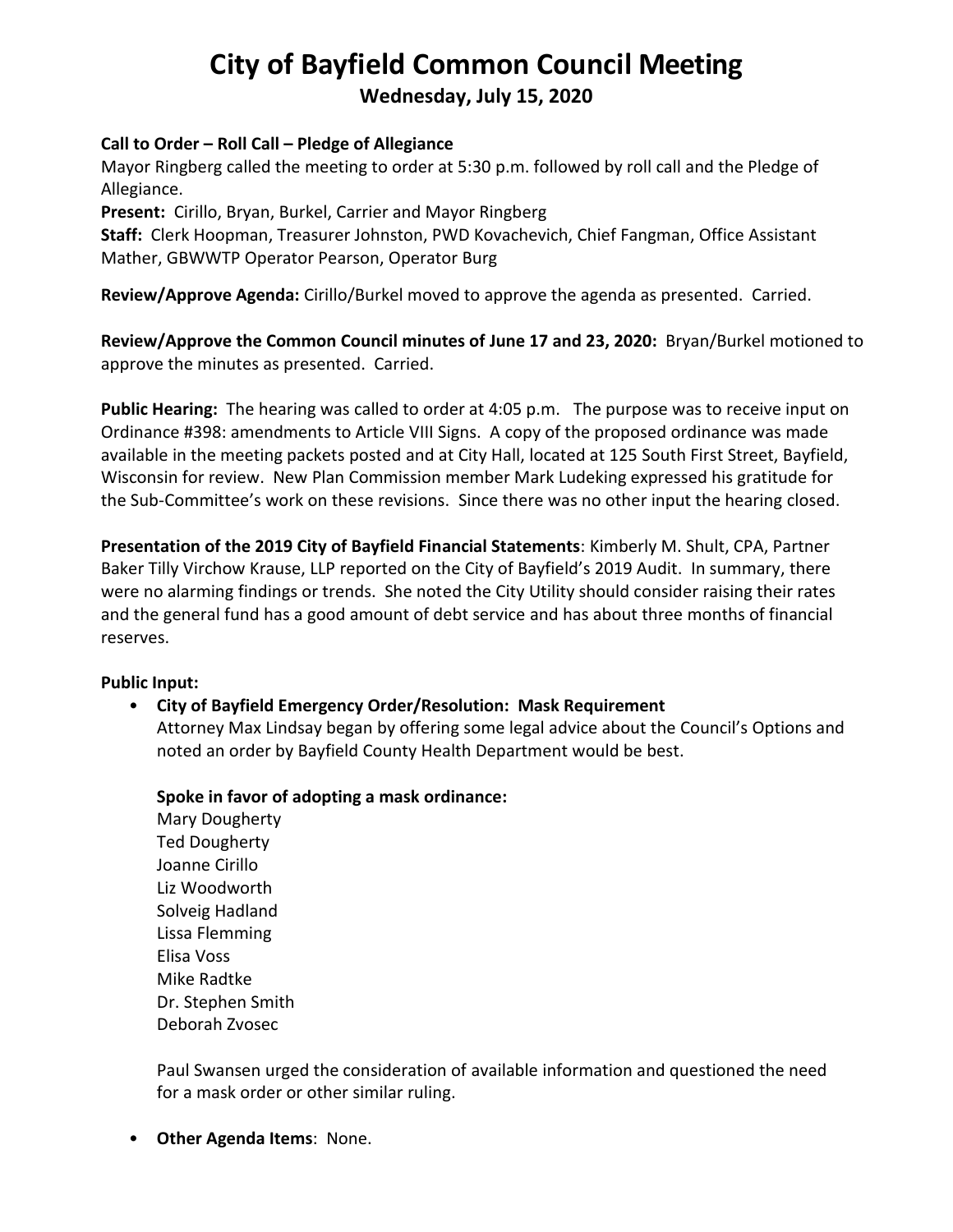## **Agenda**

## **1. Ordinance #399 - Amending the City of Bayfield's Sign Ordinance - Article VIII Signs**

Burkel/Cirillo made a motion to commence with the first reading, waive the second and third readings and to move forward with adoption of Ordinance #399 into the Code of the City of Bayfield. Passed by roll call vote as follows: Cirillo, Bryan, Burkel and Carrier – yes.

## **2. City of Bayfield Emergency Order/Resolution/Ordinance: Mask Requirement** ORDER:

Bryan/Burkel made a motion to forward the Emergency Order to Bayfield County and urgently ask them to adopt a similar order for all of Bayfield County; an advisory does not go far enough. Passed by roll call vote as follows: Bryan, Burkel, Carrier and Cirillo – yes. RESOLUTION:

Burkel/Carrier made a motion to adopt Resolution #572 requesting Bayfield County Health Department Issue a Public Health Order Requiring the Use of Masks and restricting large gatherings. Passed by roll call vote as follows: Burkel, Carrier, Cirillo and Bryan – yes. ORDINANCE:

Burkel/Cirillo made a motion to adopt Ordinance #398 as provided requiring the use of masks indoors in City of Bayfield commercial places and outdoors when 6' social distancing cannot be adhered to. Burkel/Cirillo made a friendly amendment to add "while actively eating or drinking to the end of (C.) (iii). Passed by roll call vote as follows: Carrier, Cirillo, Bryan and Burkel – yes.

- **3. Maggie's, Flamingo's Up North, Inc. – Request for Class B Beer** License, Block 92, Lots 1-3 (Maggie's Parking Lot): Cirillo/Bryan moved to approve the Class B Beer License as requested. Passed by roll call vote as follows: Cirillo, Bryan, Burkel and Carrier.
- **4. Resignations/Appointments:** Bryan/Cirillo enthusiastically moved to accept the Mayor's appointment of Mary Lynch to the Library Board. Passed by roll vote as follows: Bryan, Burkel, Carrier and Cirillo – yes.

# **5. Project Updates:**

- a. **Marina Breakwell/Seawall Project** Working on project cost and funding opportunities. Some additional engineering has been done.
- b. **Bayfield & Ashland County Regional Housing Study**: Work has slowed, but still moving forward.
- c. **Parks and Recreation Projects:** Kate Kitchell, Parks and Recreation Chairperson provided comment on the following:
- ii. **Dalrymple Campground Fee**: Recommend increase from \$25 to \$30: Carrier/Bryan made a motion to approve the fee increase as proposed, effective July 22, 2020. Passed by roll call vote as follows: Burkel, Carrier, Cirillo, and Bryan – yes.
- iii. **Big Ravine Trail Map & Names:** primarily requesting feedback on trail names as shown on the map (map & draft sign plan attached). Names of trails are good, thanks for your efforts.
- iv. **Draft letter to Neil and Donna Schultz regarding permission for trail along lakeshore across their property (attached).** Council members expressed that it was a good letter, and the Mayor said he was willing to co-sign.
- v. **Green Infrastructure:** proposing a virtual meeting of Task Force in late July/early August to discuss getting back on track
- **vi. Bayfield Area Trails**
	- New trail construction is going great! Check out the Gil Larsen Trail extension.
	- Check out the website! [https://www.bayfieldareatrails.com](https://www.bayfieldareatrails.com/)